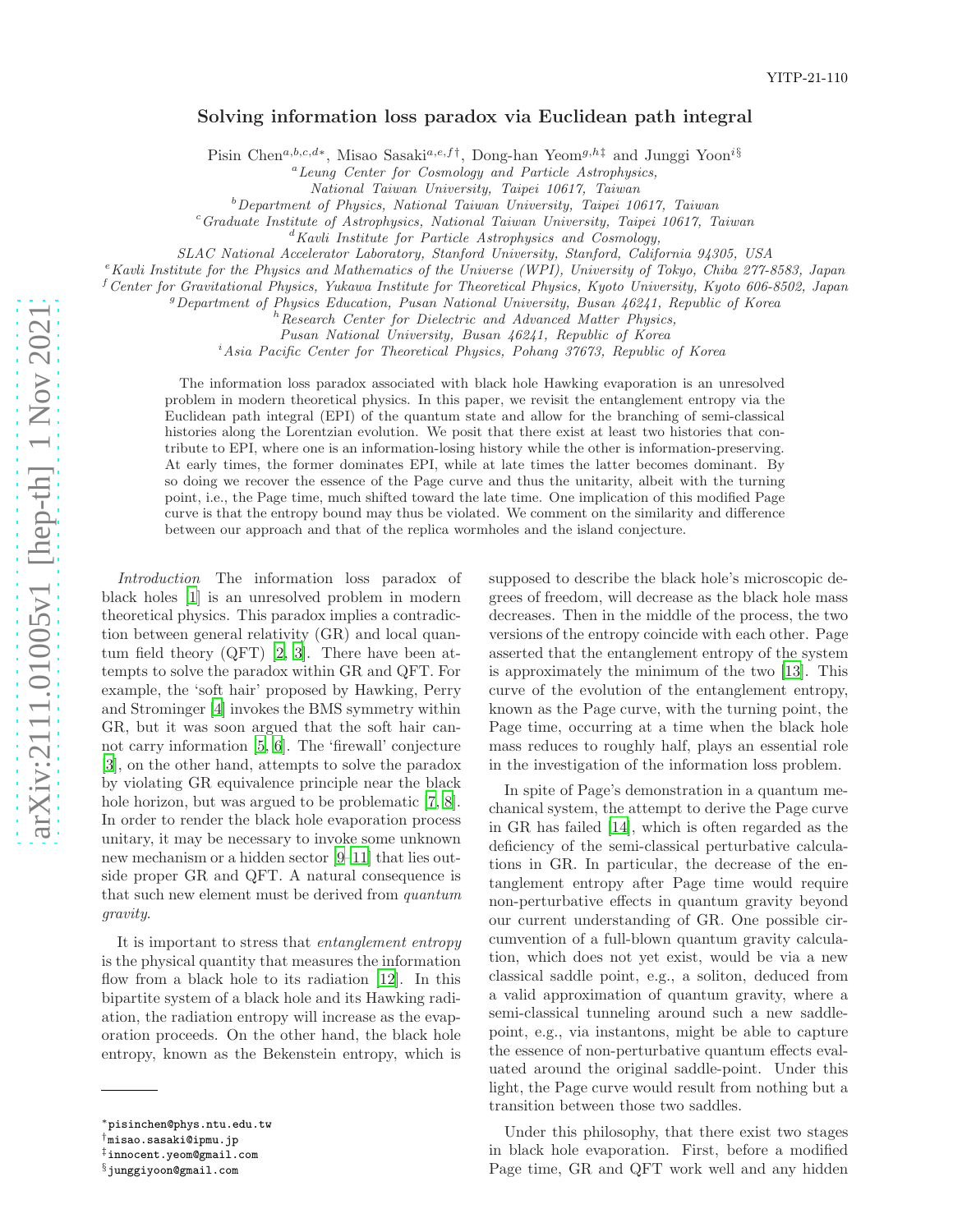contributions are negligible. After the modified Page time, however, the hidden contributions are no more negligible. In fact, it must be dominant at late times. Otherwise, the contributions via proper GR and QFT may erase the information.

Inspired by the above thinking, we investigate the information loss paradox via the Euclidean path integral (EPI) approach [\[15\]](#page-4-13). The EPI formalism is widely regarded as one of the most promising candidates of quantum gravity that can describe a nonpurturbative processes [\[16\]](#page-4-14). Though not the final theory, EPI manages to capture the essence of a fullblown quantum gravity theory by dealing with the entire wave-function, which includes not only perturbative but also non-perturbative gravity effects [\[17\]](#page-4-15) via Wheeler-DeWitt equation [\[18](#page-4-16)].

Essential conditions We posit that a successful solution to the black hole information loss paradox must satisfy the following two conditions during the black hole evaporation.

1. Multi-history condition: There exist at least two histories, say  $h_1$  and  $h_2$ , that contribute to EPI, where  $h_1$  is an information-losing history while  $h_2$  is an information-preserving history [\[19](#page-4-17)[–21\]](#page-4-18).

2. Late-time dominance condition: At early times, the probability  $p_1$  of  $h_1$  dominates EPI. At late times, the probability  $p_2$  of  $h_2$  becomes dominant.

Here by "information-losing history" we mean the semi-classical history of an evaporating black hole in which the unitary evolution would be lost when the black hole has completely evaporated. Based on these two conditions, the entanglement entropy  $S_{\text{ent}}$  can be approximately expressed as (we will prove this equation later)

$$
S_{\text{ent}} \simeq p_1 S_1 + p_2 S_2,\tag{1}
$$

where  $S_{1,2}$  is the entanglement entropy of  $h_{1,2}$ , respectively. Initially,  $p_2 \ll p_1 \simeq 1$  and eventually,  $p_1 \ll p_2 \simeq 1$ .  $S_1$  increases monotonically or never approaches zero due to the information-losing nature of the history [\[14\]](#page-4-12), whereas  $S_2$  eventually decreases to zero. Therefore, if these two conditions are satisfied, then the unitary Page curve would be explained, because the entanglement entropy eventually becomes zero again at the end. We will demonstrate that EPI can indeed deliver such a conclusion.

Euclidean path integral Let us focus on the following EPI [\[15](#page-4-13)]:

$$
\langle \Psi_j^{cl} | \text{in} \rangle = \int \mathcal{D}g \mathcal{D}\phi \ e^{-S_{\text{E}}[g,\phi]}, \tag{2}
$$

where  $|\text{in}\rangle$  is the initial state, g is the metric,  $\phi$  is a matter field,  $S<sub>E</sub>$  is the Euclidean action, and we sum over all histories that connect  $|in\rangle$  with a classical boundary  $|\Psi_j^{\text{cl}}\rangle$ . The final out-state can therefore be expressed as a superposition of many classical



<span id="page-1-0"></span>FIG. 1: Left: the causal structure of the usual semiclassical black hole, where the green curve is the trajectory of the collapsing matter, the red curve is the apparent horizon, and the blue line is the event horizon. Right: the causal structure after a quantum tunneling at the time slice t. After the tunneling, matter or information (red curve) is emitted and the black hole structure disappears.

boundaries [\[22,](#page-4-19) [23\]](#page-4-20):

$$
|\text{out}\rangle = \sum_{j} a_j |\Psi_j^{\text{cl}}\rangle,\tag{3}
$$

where  $a_j = \langle \Psi_j^{\text{cl}} | \text{in} \rangle$  is the coefficient of a specific classical future boundary.

Let  $h_1$  be the usual history with a semi-classical black hole geometry (left of Fig. [1\)](#page-1-0), while  $h_2$  is an information-preserving geometry due to the nonperturbative tunneling (right of Fig. [1\)](#page-1-0). Under normal situations the information-preserving geometry is exponentially suppressed. We will show that such a history becomes dominant at late times. Since tunneling can happen at any time, the histories will continue to branch out. Eventually, infinitely many histories appear in the out-state, while the in-state is fixed (Fig. [2\)](#page-2-0) [\[22](#page-4-19), [23\]](#page-4-20).

Thermal thin-shell model In order to realize the information-preserving history in the EPI approach, we introduce the thin-shell model [\[24\]](#page-4-21) without black hole interiors. We consider a spacetime with spherically symmetric metric:  $ds_{\pm}^2 = -f_{\pm}(R)dT^2 +$  $f_{\pm}^{-1}(R)dR^2 + R^2d\Omega^2$ . Let a thin-shell be located at r, which follows the metric  $ds^2 = -dt^2 + r^2(t)d\Omega^2$ . The region outside the shell corresponds to  $r < R$ (denoted by  $+$ ), and that inside the shell is  $R < r$ (denoted by −). We impose the metric ansatz for outside and inside the shell,  $f_{\pm}(R) = 1 - 2M_{\pm}/R$ , where  $M_+$  and  $M_-$  are the mass parameters of each region. We assume  $M_+ > M_- = 0$ , and hence the inside has no black hole.

The equation of motion of the thin-shell is deter-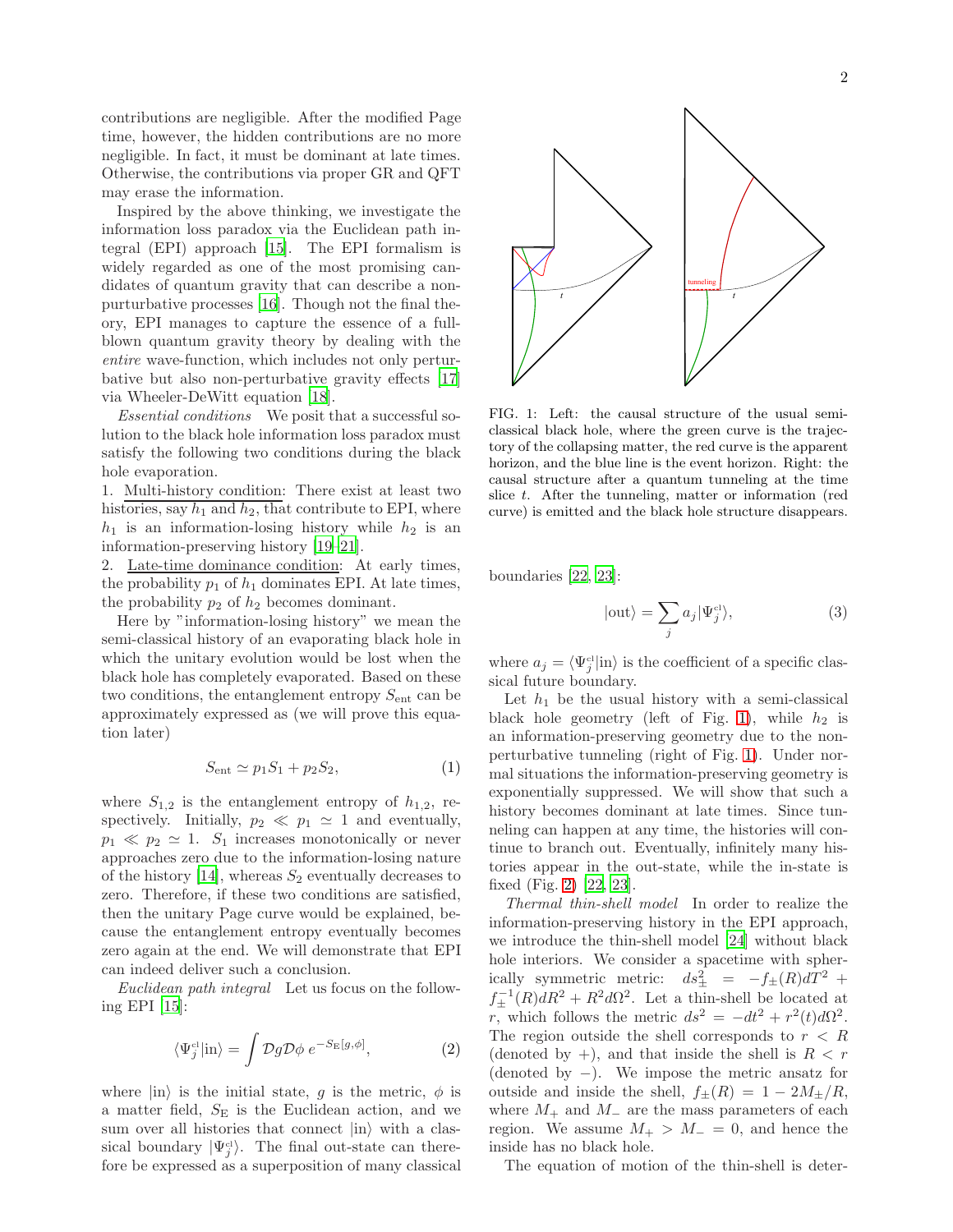

<span id="page-2-0"></span>FIG. 2: Conceptual figure for interpretations.  $h_1$ is the information-losing history, while  $h_2^{(1,2)}$  are the information-preserving history. For any time, histories can be branched; the tunneling probability must be dominated at the late time.

mined by the junction equation [\[24\]](#page-4-21):

$$
\epsilon_{-}\sqrt{\dot{r}^{2} + f_{-}(r)} - \epsilon_{+}\sqrt{\dot{r}^{2} + f_{+}(r)} = 4\pi r \sigma(r). \quad (4)
$$

Here, we impose  $\epsilon_{\pm} = +1$ .  $\sigma(r)$  is the tension parameter, where it satisfies the energy conservation relation

$$
\sigma' = -\frac{2\sigma(1+w)}{r},\tag{5}
$$

where w is the equation of state of the shell.  $w \ge -1$ is necessary for the null energy condition. In general, we assume the following form of the tension [\[23\]](#page-4-20)

$$
\sigma(r) = \sum_{i=1}^{n} \frac{\sigma_i}{r^{2(1+w_i)}},\tag{6}
$$

where  $\sigma_i$  and  $w_i$  are constants.

The conditions for the existence of thermal thinshell solutions are as follows: there exists a value  $r_0$ such that  $\dot{r}|_{r=r_0} = 0$ . This is possible, for example, if one chooses  $w_1 = 0.5$ ,  $w_2 = 1$ , and tune  $\sigma_{1,2}$ . This ensures the asymptotic flatness of the spacetime, and can thus mimic causal structures of both perturbative and non-perturbative processes due to Hawking radiation.

Late-time dominance condition For each on-shell history of EPI, the nucleation rate is  $\Gamma \propto e^{-2B}$ , where

$$
B = S_{\rm E} \left( \text{solution} \right) - S_{\rm E} \left( \text{background} \right). \tag{7}
$$

Due to the thermal condition, the shell is stationary in Euclidean signatures. Hence the Euclidean action is simply

<span id="page-2-1"></span>
$$
S_{\rm E} = -\int \sqrt{q} \, d^4 x \left( \frac{\mathcal{R}}{16\pi} - V \right) + \sigma \int_{\Sigma} \sqrt{h} \, d^3 x
$$

$$
- \int_{\partial \mathcal{M}} \frac{\mathcal{K} - \mathcal{K}_o}{8\pi} \sqrt{h} \, d^3 x,\tag{8}
$$

where  $R$  is the Ricci scalar, V is the vacuum energy of the matter fields,  $\Sigma$  is the hypersurface of the thin-shell, and  $\mathcal{K}$  and  $\mathcal{K}_o$  are the Gibbons-Hawking boundary terms at infinity for the solution and the Minkowski background, respectively [\[25\]](#page-4-22). After straightforward computations, we obtain  $2B =$  $4\pi M_+^2$  [\[26\]](#page-4-23).

If the shell is static, then the solution has two parts, one from the bulk integration,  $4\pi M_+^2$ , and the other from the boundary term at infinity,  $4\pi M_+^2$ . The last term in Eq. [\(8\)](#page-2-1) must be cancelled between the solution of the boundary term at infinity and that of the background. Eventually, one obtains the result  $2B = 4\pi M_+^2$ .

There is an important point in this computation that we like to emphasize. In general, the Euclidean time of the background cannot be chosen freely. The Euclidean periodicity of the solution, on the other hand, is free to adjust. In principle, as long as the final boundary remains the same, one can introduce an arbitrary periodicity for the Euclidean time. One then obtains the following factorization:

$$
2B = n \text{ (bulk term of solution)}
$$
  
+ (boundary term of solution))  
-(boundary term of background), (9)

where  $n \geq 1$ . Interestingly,  $n = 1$  is the most dominant contribution (one can thus ignore higher terms in general), but the subdominant contributions become important as  $M_{+}$  decreases. The tunneling probability is therefore

$$
\sum_{n=1}^{\infty} e^{-S(2n-1)} = \frac{1}{e^S - e^{-S}},
$$
\n(10)

where  $S = 4\pi M_+^2$ .

If one considers only two histories, where one is the semi-classical black hole and the other is the black hole with a thermal-shell emission, then the probability of the history,  $p_1$  and  $p_2$ , respectively, are as follows:

$$
p_1 = \frac{e^S - e^{-S}}{1 + e^S - e^{-S}}, \quad p_2 = \frac{1}{1 + e^S - e^{-S}}.
$$
 (11)

Interestingly, there is a golden-cross point near  $S \simeq$ 1 (Fig. [3\)](#page-3-0). Such a golden-cross is actually generic. That is, even if one does not invoke multiple Euclidean time-periods, one can still obtain the same qualitative result of such a crossing, e.g., by assuming the timeaccumulation, etc.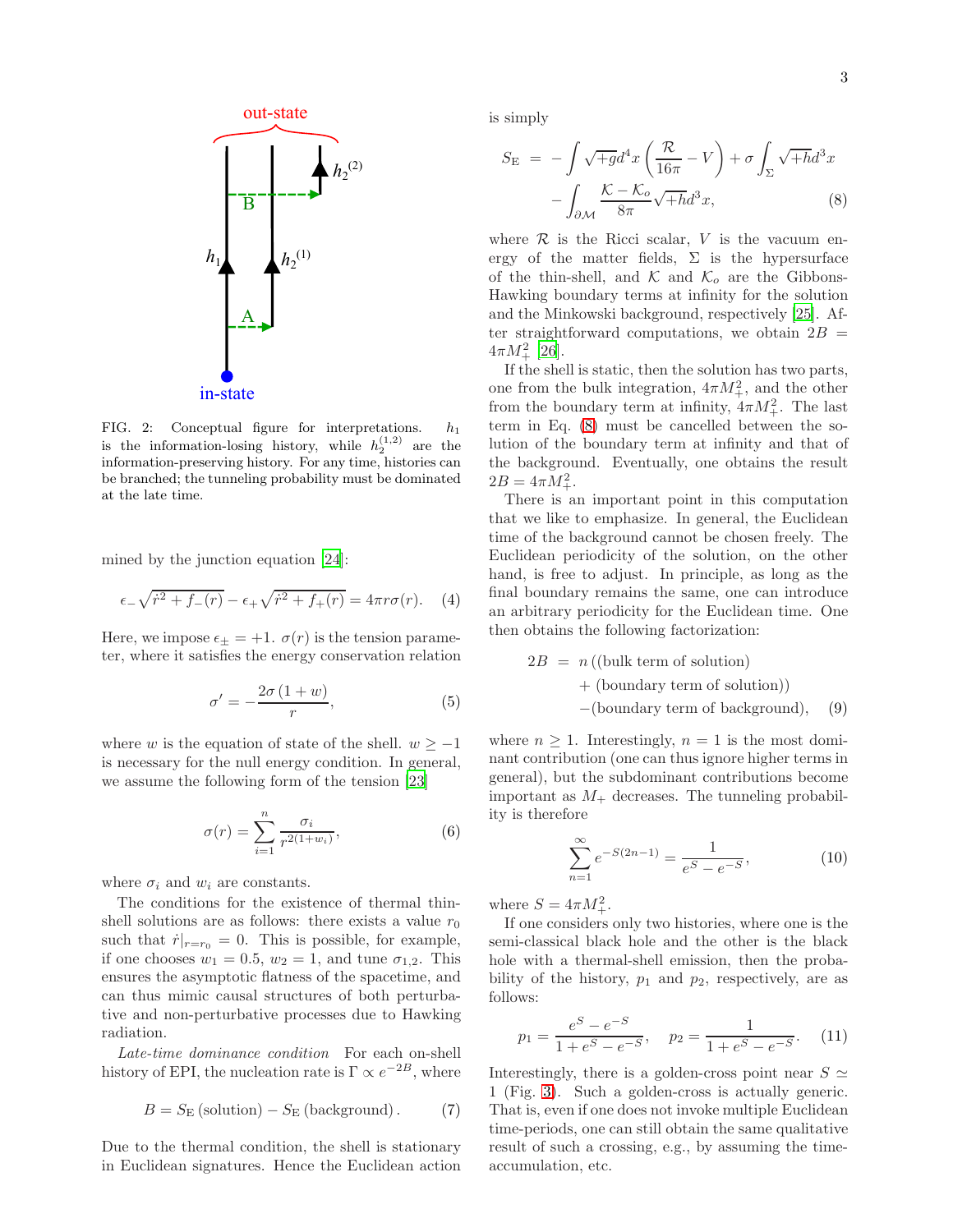

<span id="page-3-0"></span>FIG. 3: Probabilities of the semi-classical history  $(p_1,$  blue curve) and histories with thermal-shell emission  $(p_2, \text{black})$ curve) as a function of the entropy S. For large S,  $p_1$  is dominated; however, there exists a golden cross between two probabilities, and eventually,  $p_2$  is dominated.

Modification of the Page curve A generic quantum state with two classical histories can be described as follows:  $|\psi\rangle = c_1|\psi_1\rangle + c_2|\psi_2\rangle$ , where 1 and 2 denote two different histories and  $c_{1,2}$  are complex coefficients. The total density matrix  $\rho$  is

$$
\rho = \begin{pmatrix} |c_1|^2 & c_1^* c_2 \\ c_1 c_2^* & |c_2|^2 \end{pmatrix} . \tag{12}
$$

We assume that after averaging over a long time, the off-diagonal terms will become less dominated; this is in accordance with the decoherence condition. With this assumption, one can write

$$
\rho \simeq \begin{pmatrix} p_1 & 0 \\ 0 & p_2 \end{pmatrix}, \tag{13}
$$

where  $p_1 = |c_1|^2$  and  $p_2 = |c_2|^2$ .

Now let us assume that for each  $|\psi_1\rangle$  and  $|\psi_2\rangle$ , one can define subsystems  $A$  and  $B$ , respectively. Physically, A corresponds to the subsystem outside the horizon, while  $B$  is that inside the horizon. (If there is no horizon, then  $B$  is empty.) One can then write

$$
|\psi_{\nu}\rangle = \sum_{i} a_{\nu,i} |A_i^{(\nu)}\rangle |B_i^{(\nu)}\rangle \qquad (\nu = 1, 2). \tag{14}
$$

The entanglement entropy should follow the Shannon information formula:

$$
S(A|B) = \sum_{\nu,i} p_{\nu} |a_{\nu,i}|^2 \log p_{\nu} |a_{\nu,i}|^2
$$
(15)  
=  $p_1 S_1 \left( A^{(1)} | B^{(1)} \right) + p_2 S_2 \left( A^{(2)} | B^{(2)} \right)$   
+  $p_1 \log p_1 + p_2 \log p_2$ , (16)

where the last two terms are negligible if the number of degrees of freedom of the system is much greater than 2. This proves  $S_{\text{ent}} \simeq p_1 S_1 + p_2 S_2$ .



<span id="page-3-1"></span>FIG. 4: Entropy of emitted radiation  $S_{\text{rad}}/S_0 \equiv 1 - S/S_0$ vs. entanglement entropy  $S_{\text{ent}}/S_0$ , where  $S_0 = 3$  (black), 10 (blue), 50 (red) are initial black hole entropies, respectively. The purple dashed curve is the usually expected Page curve, while there exists a region where the curve is outside the purple dashed triangle region. The thin red dashed curve is the location of the Page time, i.e.,  $dS_{\text{ent}}/dS_{\text{rad}} = 0.$ 

We can finally coin the entanglement entropy as a function of  $S$  as

$$
S_{\text{ent}} = (S_0 - S) \times p_1 + 0 \times p_2 \tag{17}
$$

$$
= (S_0 - S) \left( \frac{e^S - e^{-S}}{1 + e^S - e^{-S}} \right), \qquad (18)
$$

where  $S_0$  is the initial entropy of the black hole. Here, for simplicity we assume that the entanglement entropy  $p_1$  monotonically increases, while the entanglement entropy  $p_2$  goes to zero (because there is no black hole at the end, Fig. [4\)](#page-3-1). This preserves the unitary of the black hole evolution.

Two salient feature of our new result is at hand. First, the Page time (thin red dashed curve in Fig. [4\)](#page-3-1) deviates from Page's original value. In our theory it is located much later than the half-way point of the radiation entropy. Second, at late times, the entanglement entropy can become much greater than what expected in the conventional Page curve (purple dashed curve in Fig. [4\)](#page-3-1). This implies that there exists a situation where the entanglement entropy is greater than that of the areal entropy. Thus the proposed monster state or the remnant-like state [\[10](#page-4-24), [27\]](#page-4-25) seems to be realized. However, this is not so surprising if the total number of states varies as time goes on.

Conclusion In this paper, we demonstrate the essence of the Page curve through the EPI approach. This approach can explain the existence of the information-preserving history, as well as the late time dominance condition. The original Page curve,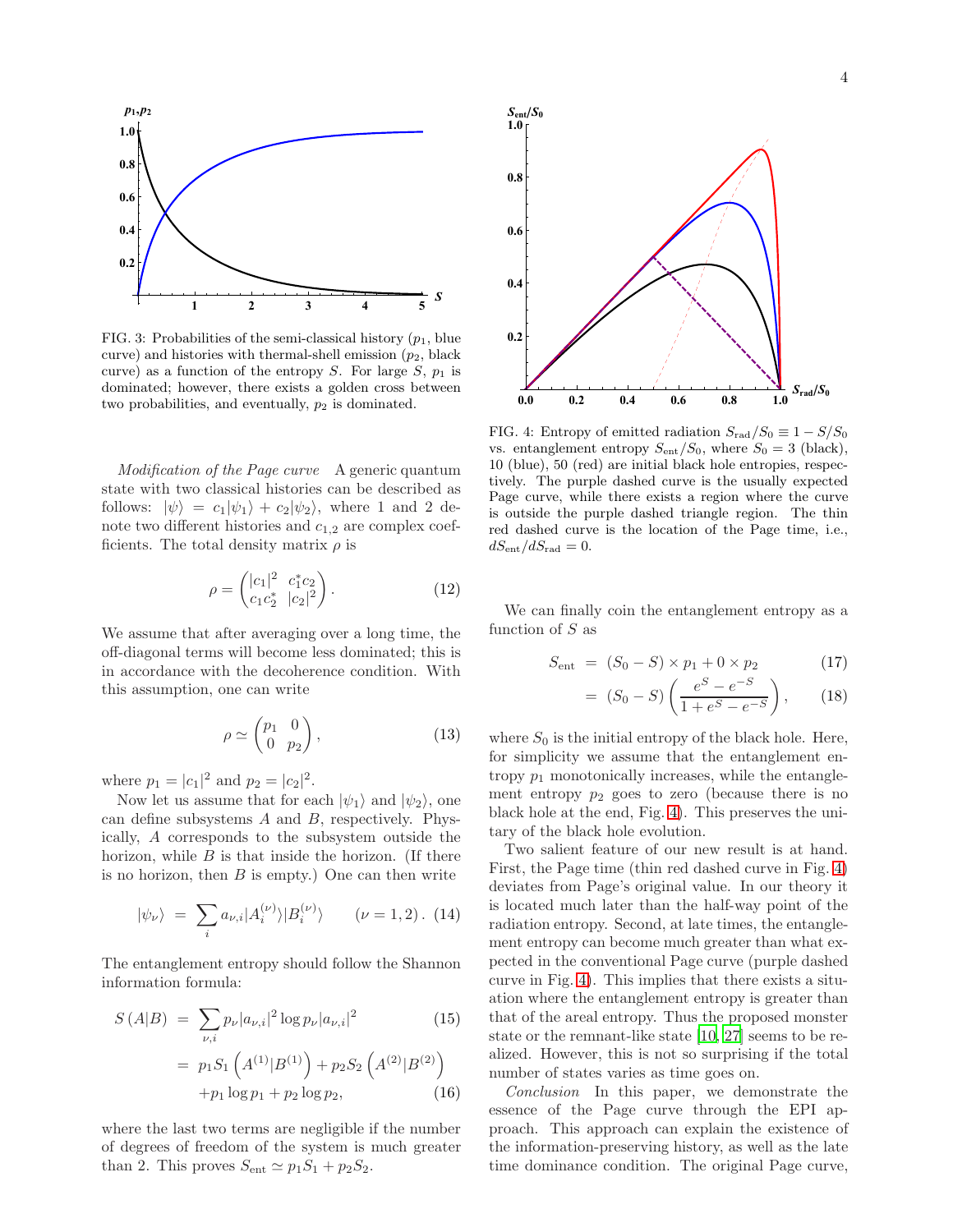however, is modified. One implication is that the entropy bound may be violated and at the end of the evaporation a monster or remnant state [\[27](#page-4-25)] would seem permissible.

At this point, it is worthwhile to compare our result with the recent remarkable developments in string theory about the information loss paradox. The basic idea stems from the gravitational fine-grained entropy that can be computed by quantum extremal surfaces (QES) [\[28](#page-4-26)], i.e., the global minimum among saddles upon extremizing the generalized entropy. It was shown [\[29](#page-4-27)[–32\]](#page-5-0) that in addition to the conventional saddle, which reproduces Hawking's result, there exists another saddle that induces an island region inside the black hole horizon. This second saddle with an island dominates the black hole evolution after the Page time and leads to the Page curve. It has been shown that such a contribution from the new saddle can be reproduced by the replica wormhole [\[33,](#page-5-1) [34\]](#page-5-2).

Although our interpretation of the thin-shell tunneling shares common features with the island conjecture and the replica wormhole, there exists a clear difference. The replica wormhole is based on Euclidean path integral whereas our approach deals with branching of semi-classical histories along the Lorentzian evolution. In this sense, our interpretation of thinshell tunneling may be more closely connected with the recent studies in the context of real-time gravitational replica wormholes [\[35,](#page-5-3) [36](#page-5-4)] for the generalization of the island conjecture and the replica wormholes with baby universes [\[37](#page-5-5)[–39\]](#page-5-6). More detailed comparisons of our approach with the replica wormhole approach, either Euclidean or Lorentzian, are left for future investigations.

## Acknowledgment

PC is supported by Taiwan's Ministry of Science and Technology (MOST) and the Leung Center for Cosmology and Particle Astrophysics (LeCosPA), National Taiwan University. MS is supported in part by JSPS KAKENHI grant Nos. 19H01895, 20H04727, and 20H05853. DY is supported by the National Research Foundation of Korea (Grant no.: 2021R1C1C1008622, 2021R1A4A5031460). JY is supported by the National Research Foundation of Korea (Grant no.: 2019R1F1A1045971). JY is also supported by an appointment to the JRG Program at APCTP through the Science and Technology Promotion Fund, the Lottery Fund of the Korean government, and by Gyeongsangbuk-do and Pohang-si.

- <span id="page-4-1"></span><span id="page-4-0"></span>[2] D. Yeom and H. Zoe, Int. J. Mod. Phys. A 26 (2011), 3287-3314 [\[arXiv:0907.0677](http://arxiv.org/abs/0907.0677) [hep-th]].
- <span id="page-4-2"></span>[3] A. Almheiri, D. Marolf, J. Polchinski and J. Sully, JHEP 02 (2013), 062 [\[arXiv:1207.3123](http://arxiv.org/abs/1207.3123) [hep-th]].
- <span id="page-4-3"></span>[4] S. W. Hawking, M. J. Perry and A. Strominger, Phys. Rev. Lett. 116, no.23, 231301 (2016) [\[arXiv:1601.00921](http://arxiv.org/abs/1601.00921) [hep-th]].
- <span id="page-4-4"></span>[5] R. Bousso and M. Porrati, Class. Quant. Grav. 34, no.20, 204001 (2017) [\[arXiv:1706.00436](http://arxiv.org/abs/1706.00436) [hep-th]].
- <span id="page-4-5"></span>[6] S. B. Giddings, Phys. Rev. D 100, no.12, 126001 (2019) [\[arXiv:1903.06160](http://arxiv.org/abs/1903.06160) [hep-th]].
- <span id="page-4-6"></span>[7] P. Chen, Y. C. Ong, D. N. Page, M. Sasaki and D. Yeom, Phys. Rev. Lett. 116 (2016) no.16, 161304 [\[arXiv:1511.05695](http://arxiv.org/abs/1511.05695) [hep-th]].
- <span id="page-4-7"></span>[8] D. Hwang, B. H. Lee and D. Yeom, JCAP 01, 005 (2013) [\[arXiv:1210.6733](http://arxiv.org/abs/1210.6733) [gr-qc]].
- <span id="page-4-8"></span>[9] Y. C. Ong and D. Yeom, Proceedings of the Second LeCosPA Symposium [\[arXiv:1602.06600](http://arxiv.org/abs/1602.06600) [hep-th]].
- <span id="page-4-24"></span>[10] K. Y. Chen, P. Chen, H. W. Chiang and D. Yeom, [\[arXiv:2108.03593](http://arxiv.org/abs/2108.03593) [hep-th]].
- <span id="page-4-9"></span>[11] M. Hotta, Y. Nambu and K. Yamaguchi, Phys. Rev. Lett. 120 (2018) no.18, 181301 [\[arXiv:1706.07520](http://arxiv.org/abs/1706.07520) [grqc]].
- <span id="page-4-10"></span>[12] D. N. Page, Phys. Rev. Lett. 71 (1993), 3743-3746 [\[arXiv:hep-th/9306083](http://arxiv.org/abs/hep-th/9306083) [hep-th]].
- <span id="page-4-11"></span>[13] D. N. Page, Phys. Rev. Lett. 71, 1291-1294 (1993) [\[arXiv:gr-qc/9305007](http://arxiv.org/abs/gr-qc/9305007) [gr-qc]].
- <span id="page-4-12"></span>[14] J. Hwang, H. Park, D. Yeom and H. Zoe, J. Korean Phys. Soc. 73 (2018) no.10, 1420-1430 [\[arXiv:1712.00347](http://arxiv.org/abs/1712.00347) [hep-th]].
- <span id="page-4-13"></span>[15] J. B. Hartle and S. W. Hawking, Phys. Rev. D 28, 2960 (1983) [Adv. Ser. Astrophys. Cosmol. 3, 174 (1987)].
- <span id="page-4-14"></span>[16] G. W. Gibbons and S. W. Hawking, "Euclidean quantum gravity," World Scientific (1993).
- <span id="page-4-15"></span>[17] P. Chen, M. Sasaki and D. Yeom, Eur. Phys. J. C 79, no. 7, 627 (2019) [\[arXiv:1806.03766](http://arxiv.org/abs/1806.03766) [hep-th]].
- <span id="page-4-16"></span>[18] B. S. DeWitt, Phys. Rev. 160 (1967), 1113-1148.
- <span id="page-4-17"></span>[19] J. M. Maldacena, JHEP 0304, 021 (2003) [\[arXiv:hep-th/0106112\]](http://arxiv.org/abs/hep-th/0106112).
- [20] S. W. Hawking, Phys. Rev. D 72, 084013 (2005) [\[arXiv:hep-th/0507171\]](http://arxiv.org/abs/hep-th/0507171).
- <span id="page-4-18"></span>[21] M. Sasaki and D. Yeom, JHEP 1412, 155 (2014) [\[arXiv:1404.1565](http://arxiv.org/abs/1404.1565) [hep-th]].
- <span id="page-4-19"></span>[22] J. Hartle and T. Hertog, Phys. Rev. D 92 (2015) no.6, 063509 [\[arXiv:1502.06770](http://arxiv.org/abs/1502.06770) [hep-th]].
- <span id="page-4-20"></span>[23] P. Chen, G. Domènech, M. Sasaki and D. Yeom, JCAP 04 (2016), 013 [\[arXiv:1512.00565](http://arxiv.org/abs/1512.00565) [hep-th]].
- <span id="page-4-21"></span>[24] W. Israel, Nuovo Cim. B 44S10 (1966), 1 [erratum: Nuovo Cim. B 48 (1967), 463].
- <span id="page-4-22"></span>[25] J. Garriga and A. Megevand, Int. J. Theor. Phys. 43, 883 (2004) [\[hep-th/0404097\]](http://arxiv.org/abs/hep-th/0404097).
- <span id="page-4-23"></span>[26] P. Chen, G. Domènech, M. Sasaki and D. Yeom, JHEP 1707, 134 (2017) [\[arXiv:1704.04020](http://arxiv.org/abs/1704.04020) [gr-qc]].
- <span id="page-4-25"></span>[27] P. Chen, Y. C. Ong and D. Yeom, Phys. Rept. 603 (2015), 1-45 [\[arXiv:1412.8366](http://arxiv.org/abs/1412.8366) [gr-qc]].
- <span id="page-4-26"></span>[28] N. Engelhardt and A. C. Wall, JHEP 01, 073 (2015) [\[arXiv:1408.3203](http://arxiv.org/abs/1408.3203) [hep-th]].
- <span id="page-4-27"></span>[29] G. Penington, JHEP 09, 002 (2020) [\[arXiv:1905.08255](http://arxiv.org/abs/1905.08255) [hep-th]].